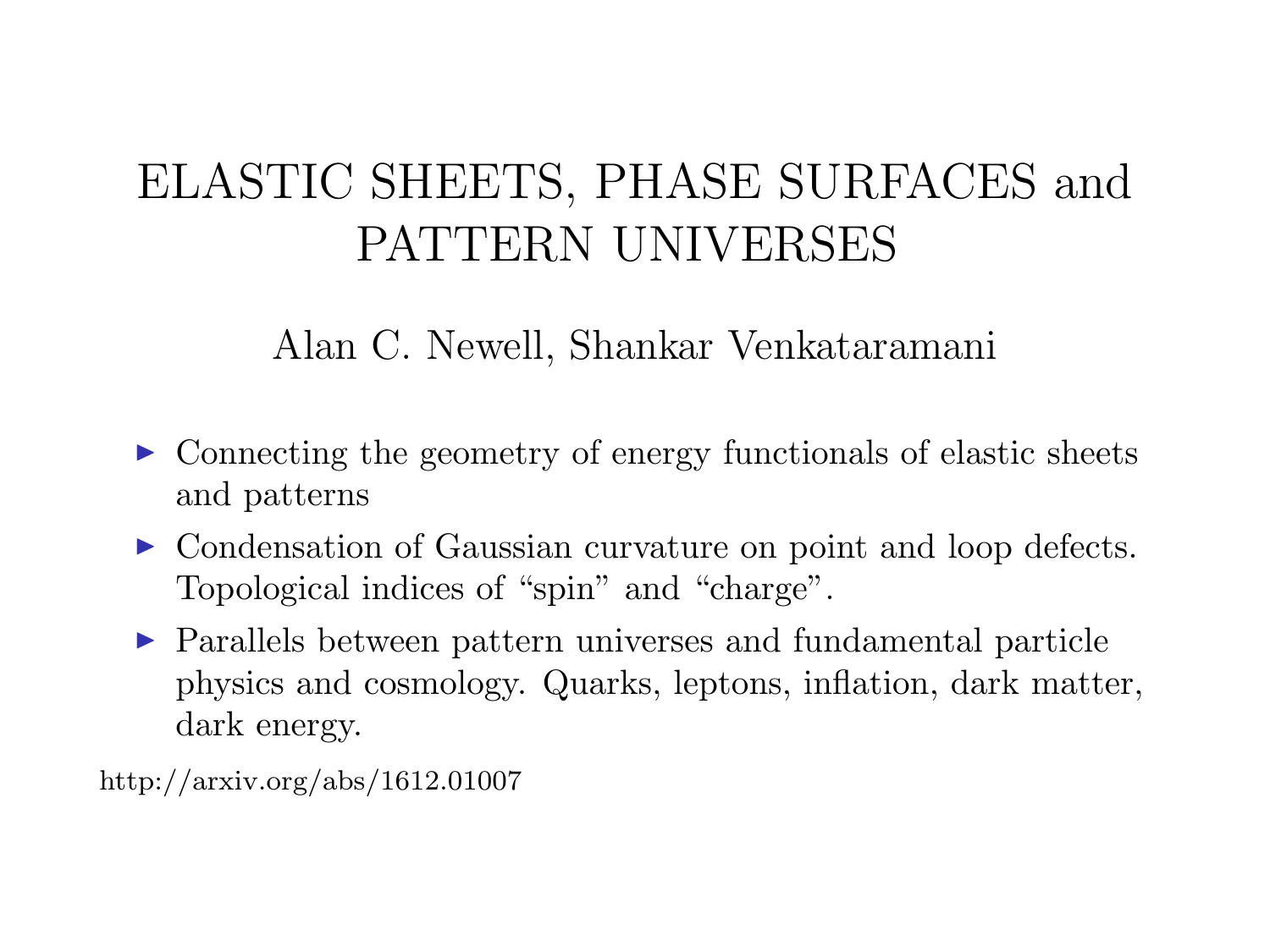$$
E = E_s + E_b
$$
  
=  $h \int_{\Omega} \mu ((E - 1)^2 + 2F^2 + (G - 1)^2) + \frac{\lambda}{2} (E + G - 2)^2 \cdot d\vec{x}$   
+  $\frac{h^3}{3} \int_{\Omega} \mu (L^2 + 2M^2 + N^2) + \frac{\lambda \mu}{\lambda + 2\mu} (L + N)^2 \cdot d\vec{x}$   
+  $O (||E - 1, F, G - 1||h^3)$ 

$$
\begin{aligned}\n\text{Metric 2-form} \qquad & Edx_1^2 + 2Fdx_1dx_2 + Gdx_2^2 \\
\text{Curvature 2-form} \qquad & Ldx_1^2 + 2Mdx_1dx_2 + Ndx_2^2\n\end{aligned}
$$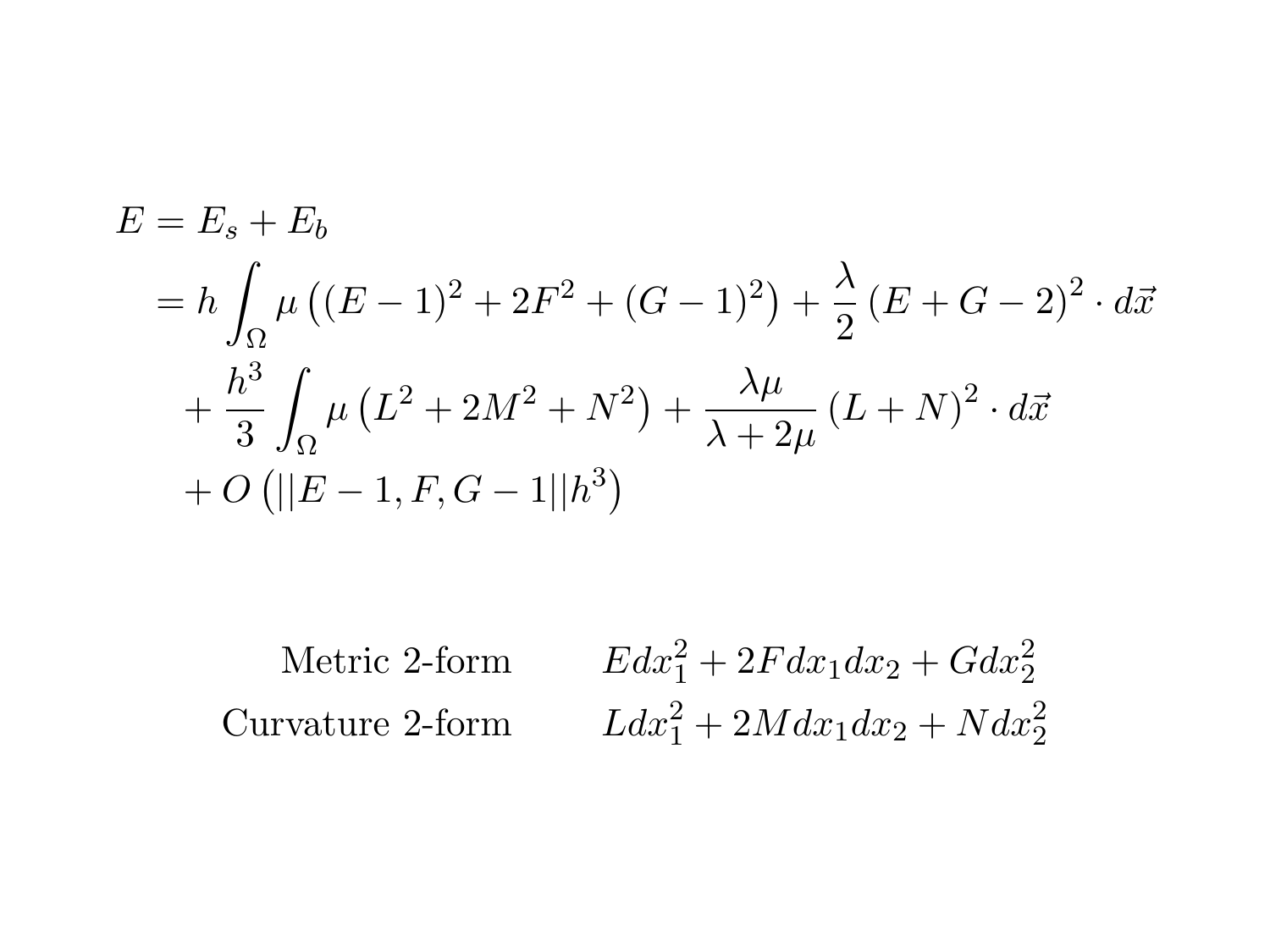### Patterns and their point defects



Point defects in patterns



Concave-convex point disclinations in experiments.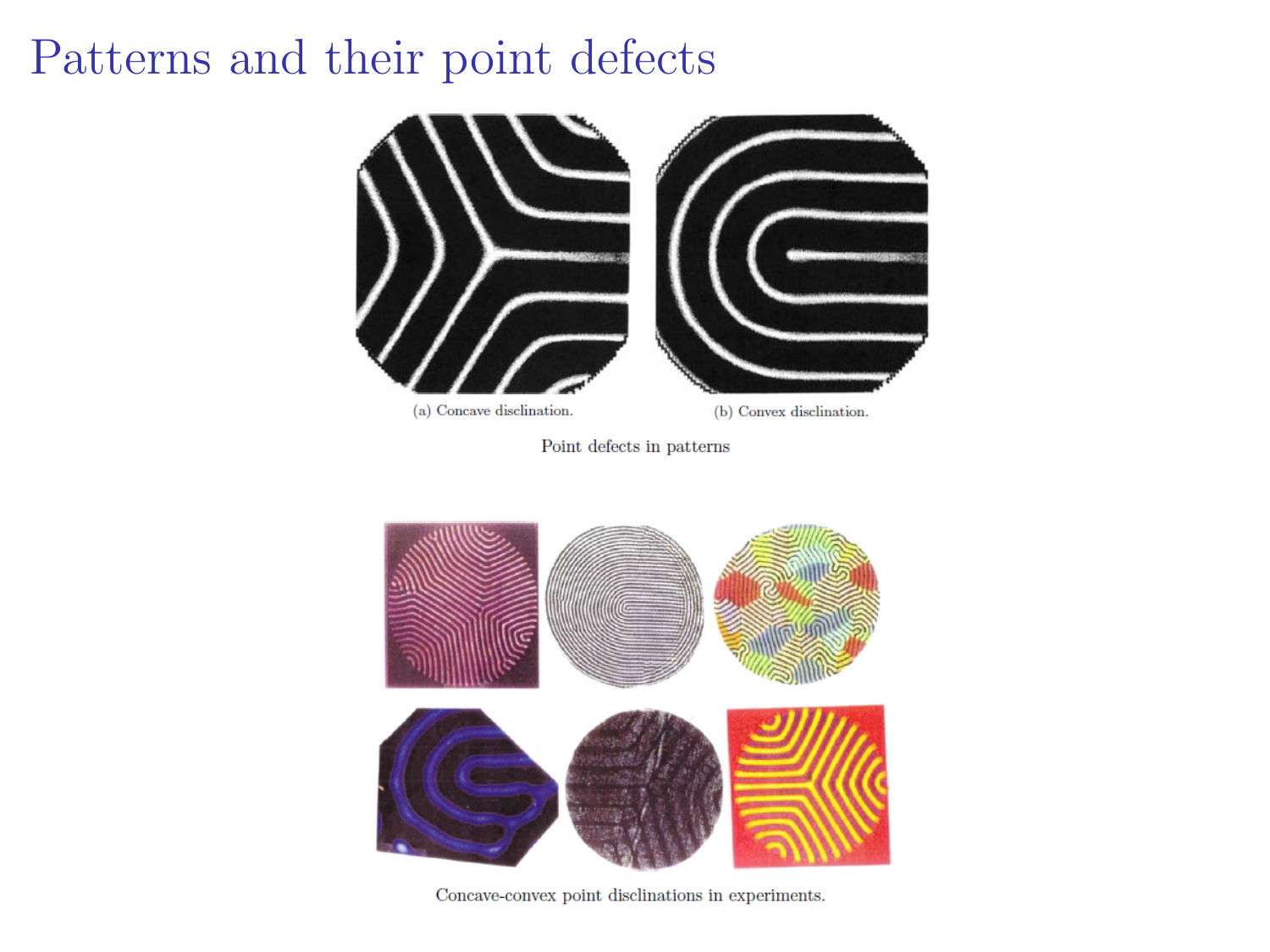## Microscopic

$$
\omega_t = R\omega - (\nabla^2 + 1)^2 \omega - \omega^3 = -\frac{\delta E}{\delta \omega}
$$
  
\n
$$
E = \int \left(\frac{1}{2} ((\nabla^2 + 1) \omega)^2 - \frac{1}{2} R \omega^2 + \frac{1}{4} \omega^4\right) dxdy
$$
  
\n
$$
\omega = f \left(\theta = \vec{k} \cdot \vec{x}; \{A_n\}, R\right) = \sum A_n(k, R) \cos n\theta
$$

Exact  $2\pi$  solution

$$
\omega = f(\theta; \{A_n\}, R) + \text{corrections}
$$
  

$$
\nabla \theta = \vec{k} \text{ slowly varying : } \varepsilon = \frac{\lambda}{L}
$$
  

$$
\langle f_\theta^2 \rangle \frac{\partial \theta}{\partial t} = -\nabla \cdot \vec{k} B(k) - \langle f_\theta^2 \rangle \nabla^4 \theta = -\frac{\delta \overline{E}}{\delta \theta}
$$
  

$$
B(k) = -\frac{1}{2} \frac{d}{dk^2} \langle \omega^4 \rangle
$$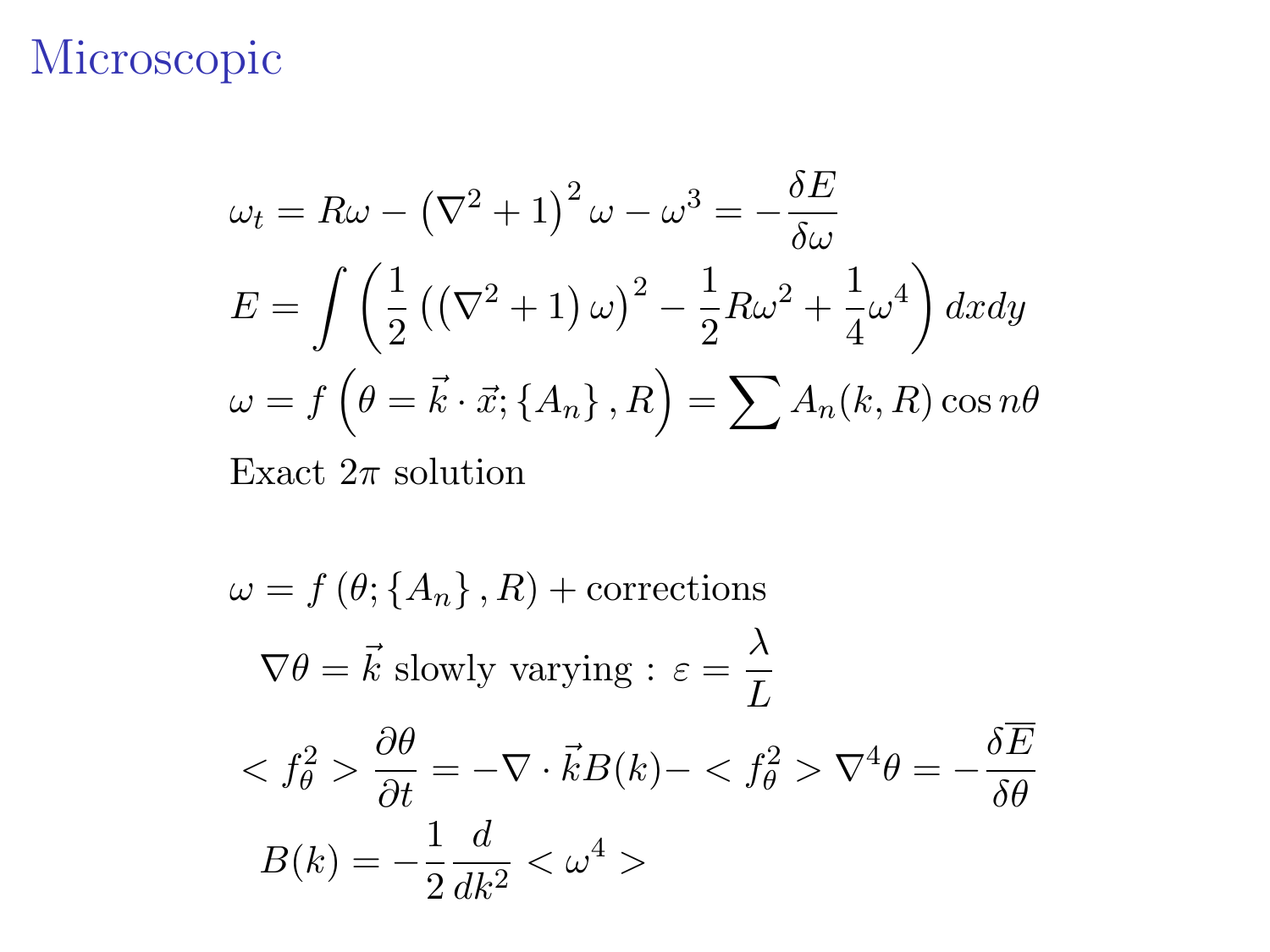#### Elastic sheets, phase surfaces and pattern universes



Figure 2: The graphs of  $\langle w^4 \rangle$  (dashed) and kB(k) (dotted) superposed on the neutral stability curve (solid) of the uniform  $w = 0$  solution of (8). The horizontal line corresponding to the given stress parameter  $R$  intersects the neutral stability curve at wavenumbers  $k_l$  and  $k_r$ . The uniform state is linearly unstable to perturbations with wavenumbers  $k_l < k < k_r$ . The wavenumbers corresponding to the Eckhaus instability  $k_{El}$  and  $k_E$ , and the largest growth rate,  $k_0$ , are also indicated on the figure.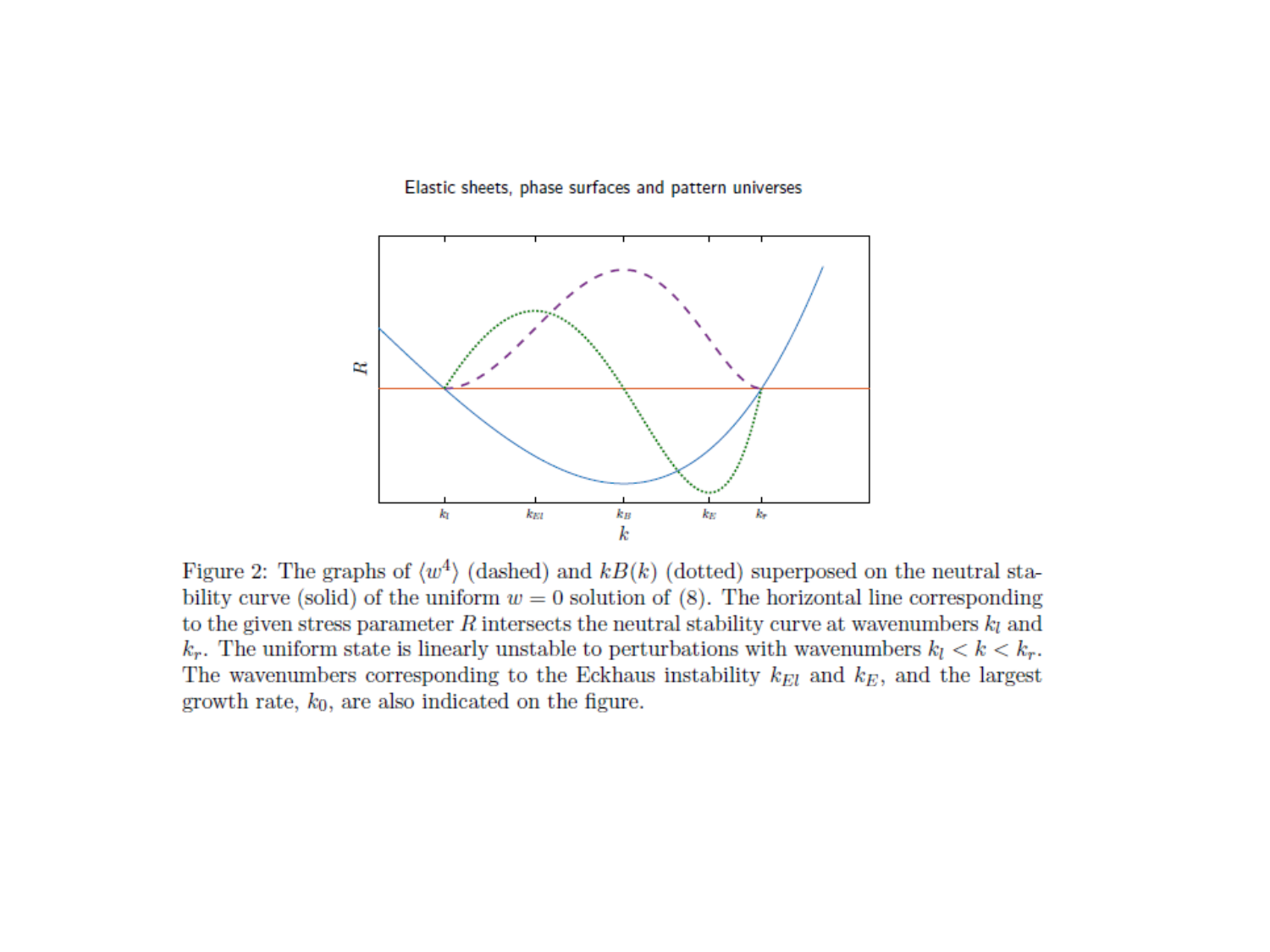$$
\overline{E} = \int \frac{1}{4} < \omega^4 > \Big|_{k^2}^1 dx dy + \varepsilon^2 \int \left\{ (\nabla \cdot \mathbf{k})^2 < \omega_\theta^2 > + 2(\nabla \cdot \mathbf{k})(\mathbf{k} \cdot \nabla k^2) \frac{d < \omega_\theta^2 >}{dk^2} \n+ (\mathbf{k} \cdot \nabla)(\mathbf{k} \cdot \nabla) < \omega_\theta^2 > \right\} dx dy
$$

After times long w.r.t. horizontal diffusion time

$$
\overline{E} = \int \frac{1}{4} < \omega^4 > \Big|_{k^2}^1 dx dy
$$
  
=  $\varepsilon^2 < \omega_\theta^2 > \int \left( (\nabla \cdot \vec{k})^2 - 2(\theta_{xx}\theta_{yy} - \theta_{xy}^2) \right) dx dy$ 

Phase surface  $x, y, z = \frac{1}{k}$  $\frac{1}{k_0}\theta(x,y)$ Metric 2-form  $E = 1 + \frac{\theta_x^2}{k_0^2}$ ,  $F = \frac{\theta_x \theta_y}{k_0^2}$ Metric 2-form  $E = 1 + \frac{\theta_x^2}{k_0^2}$ ,  $F = \frac{\theta_x \theta_y}{k_0^2}$ ,  $G = 1 + \frac{\theta_y^2}{k_0^2}$ <br>Curvature 2-form  $L = \frac{\theta_{xx}}{\sqrt{R^2 + k_0^2}}$ ,  $M = \frac{\theta_{xy}}{\sqrt{R^2 + k_0^2}}$ ,  $N$  $\frac{\theta_{xx}}{k^2 + k_0^2}$ ,  $M = \frac{\theta_{xy}}{\sqrt{k^2 + k_0^2}}$  $\frac{\theta_{xy}}{k^2 + k_0^2}$ ,  $N = \frac{\theta_{yy}}{\sqrt{k^2 + k_0^2}}$  $k^2+k$ 2 0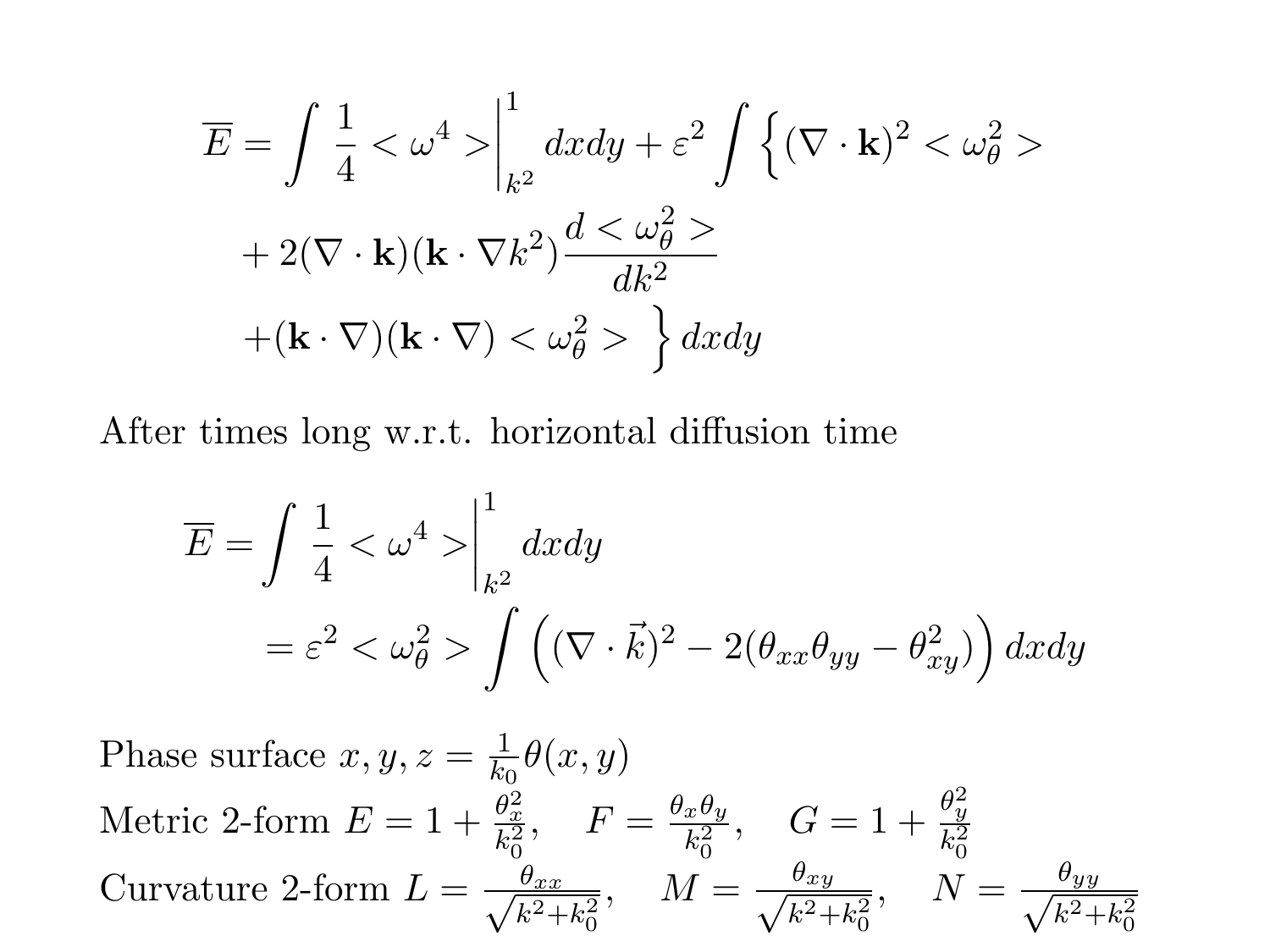

Figure 5: The nipple instability.  $\;$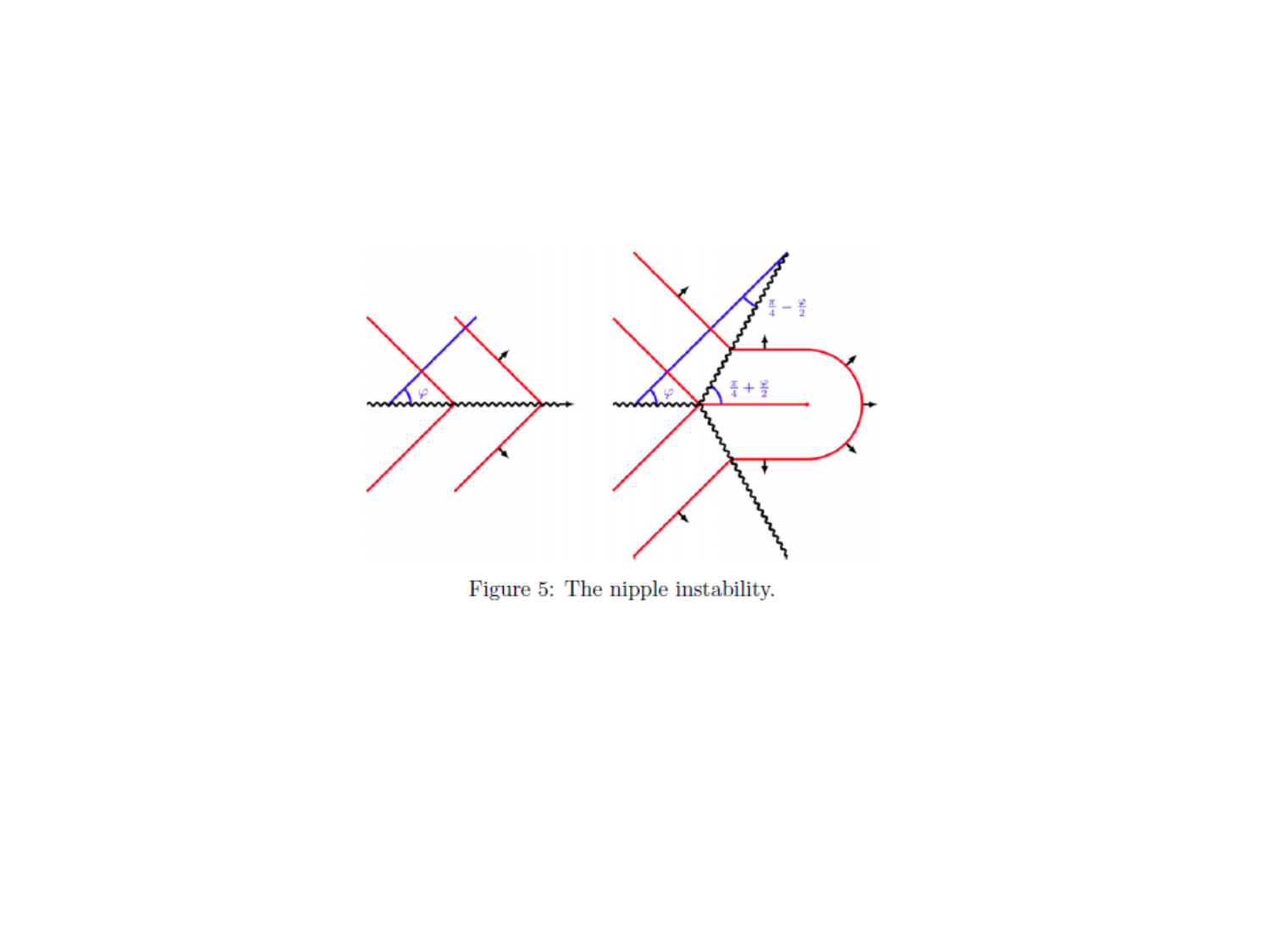

Figure 8: Loop defects.  $z$  is the coordinate along the "backbone" and the pattern is periodic in  $\boldsymbol{z}.$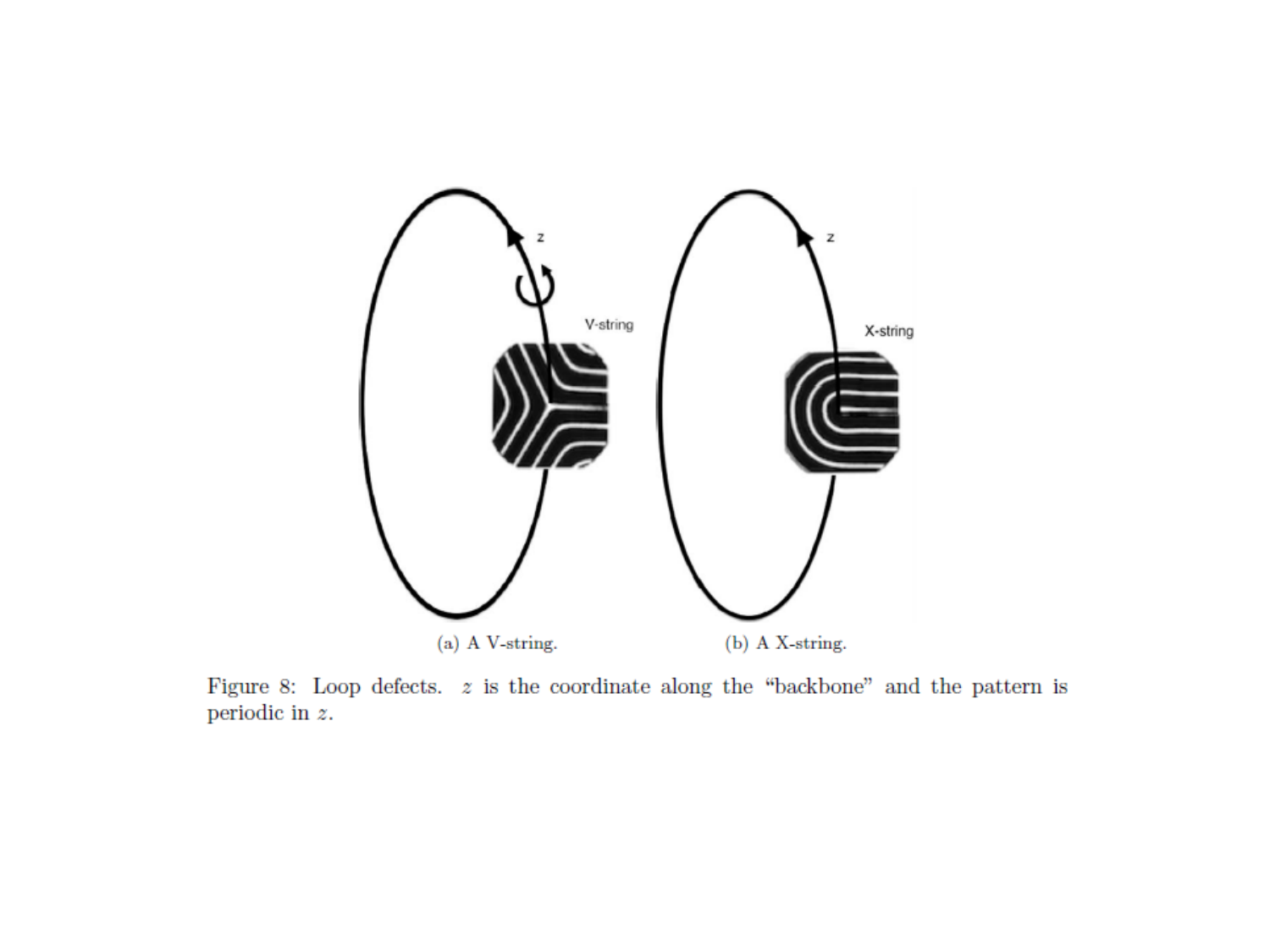#### Pattern Dark Matter

$$
\overline{E} = \frac{\rho_0 c^2}{k_0^4} \int \left\{ \left( |\nabla \theta|^2 - c^{-2} \theta_t^2 - k_0^2 \right)^2 + \varepsilon^2 \left( \Delta \theta - c^{-2} \theta_{tt} \right)^2 \right\} d^3x dt
$$
  
Self dual  $+ \theta = \overline{+} \varepsilon \ln \psi$ 

$$
\frac{1}{c^2}\psi_{tt} - \Delta\psi + \frac{k_0^2}{\varepsilon^2} = 0
$$

$$
\psi(r) = \frac{Ae^{k_0r/\varepsilon} + Be^{k_0r/\varepsilon}}{r}
$$

$$
\theta \simeq \frac{-k_0r + \varepsilon \ln r \quad r \gg 1}{\theta_0 + \theta_2 r^2} \qquad r \ll 1
$$

Energy density

$$
\rho c^2 = \rho_0 c^2 k_0^{-4} \left( 2\varepsilon k_0 r^{-1} - \varepsilon^2 r^{-2} \right)^2 \qquad r \ge \frac{\varepsilon}{k_0}
$$

$$
\rho_0 c^2 O(1) \qquad r \le \frac{\varepsilon}{k_0}
$$